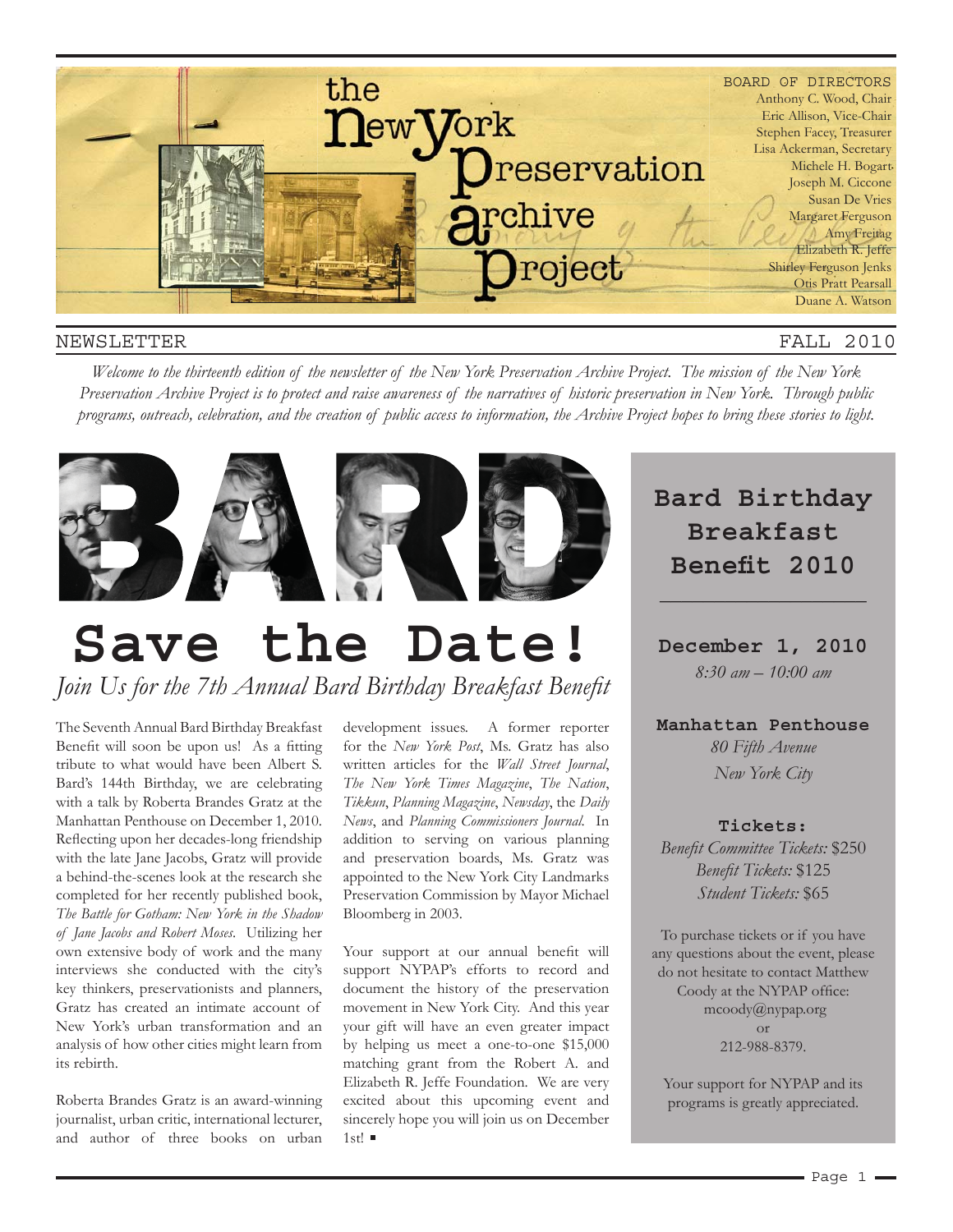

### **Chairman's Column: We're Not Alone!** *Anthony C. Wood*

Over ten years ago, when the New York Preservation Archive Project first started to beat its drum for the preservation, documentation, and celebration of the history of preservation activity in New York, we were very "out there." With the exception of a few anniversary moments, it was not part of the culture of preservationists or of preservation organizations to devote resources or energy to capturing their own history. Preservation's narrative was at best an underperforming asset, (not being used to help inform, educate or inspire the movement) and at worse a wasting asset (being lost with the passage of time). Certainly, no one was "sweating the asset."

Fast forward to 2010. I'm happy to report we are no longer alone in our appreciation of preservation's history. The culture of preservation is indeed changing. Others are seeing its importance: they are helping to document and preserve it and are using the preservation narrative to inspire and inform the movement. This is a movement that is beginning to value its own history. Though NYPAP cannot take credit for the exciting work that has begun to take place, we would like to think that our beating of that drum for the past decade has perhaps inspired some of the new energy being used to tell preservation's story.

That story is now unfolding in some exciting ways, one of which is through the Web. Whether it is the Greenwich Village Society for Historic Preservation's web feature, "Remembering the Pioneers of Greenwich Village Preservation," or Landmark West's website with its special section documenting its history of advocacy campaigns, preservation history is "going viral." The latest entry is a wonderful new feature in the Municipal Art Society's web updates, "From the Archive." The September 8 edition featured a 1936 Christmas Eve letter from Robert Moses to then MAS president Electus D. Litchfield. Indeed, as part of its recent relocation, MAS brought in a professional to offer advice on the organization's archives and that collection is now in the capable hands of Kathy O'Callaghan, Manager of the MAS Archives.

The importance of recording the preservation dimension of larger historic narratives is also being discovered. The Museum of the City of New York's major exhibit, "America's Mayor: John V. Lindsay and the Reinvention of New York," not only addresses Lindsay's preservation legacy but a related special program, "Lindsay's Forgotten Preservation Legacy: Air Rights and the Strengthening of the Landmarks Law," puts preservation's history front and center.

Another example of the growing appreciation of preservation's history - and the need to document and preserve it - is the opening on September 23rd of the Historic Preservation Law Archive at Pace University School of Law Library as the home of the collected papers of Dorothy Miner, a NYPAP Board member and supporter, and a seminal player in the last several decades of preservation in New York City (see story on page 3). Thanks to the assistance of Dorothy's brothers, Richard and Robert Miner, as well as Nick Robinson, Dorothy's teaching colleague at Pace, the Pace Law Library and Pace's Environmental Law Program, Dorothy's invaluable papers now have a permanent home. Too often, as families, friends, or associates have had to deal with the possessions of a departed preservationist, the path of least resistance has been the one leading to the dumpster. The creation of the Historic Preservation Law Archive to preserve Dorothy's papers is a model for how to save precious primary resources. May this effort inspire many imitators!

As a small organization, with a tiny treasury and the huge ambition of documenting, preserving and celebrating the history of preservation, NYPAP early on embraced the "Tom Sawyer" business model. We seek to inspire, cajole and in all ways possible, recruit others to "paint the fence" for us. Preservation's history is a big fence belonging to us all and it will take all of our combined efforts to get it painted!

It is gratifying to see the culture of preservation beginning to evolve to include a greater recognition and appreciation of the value of preservation's history. Creative efforts like those mentioned above are emerging. If you are aware of other such examples please let us know so that we can share them as models. If you are contemplating taking on a project – large or small – that involves the history of the preservation story, and you need some help or advice, we are here to assist you. We love to partner on programs and archival initiatives.

We're no longer alone and it feels great! Come paint the fence with us!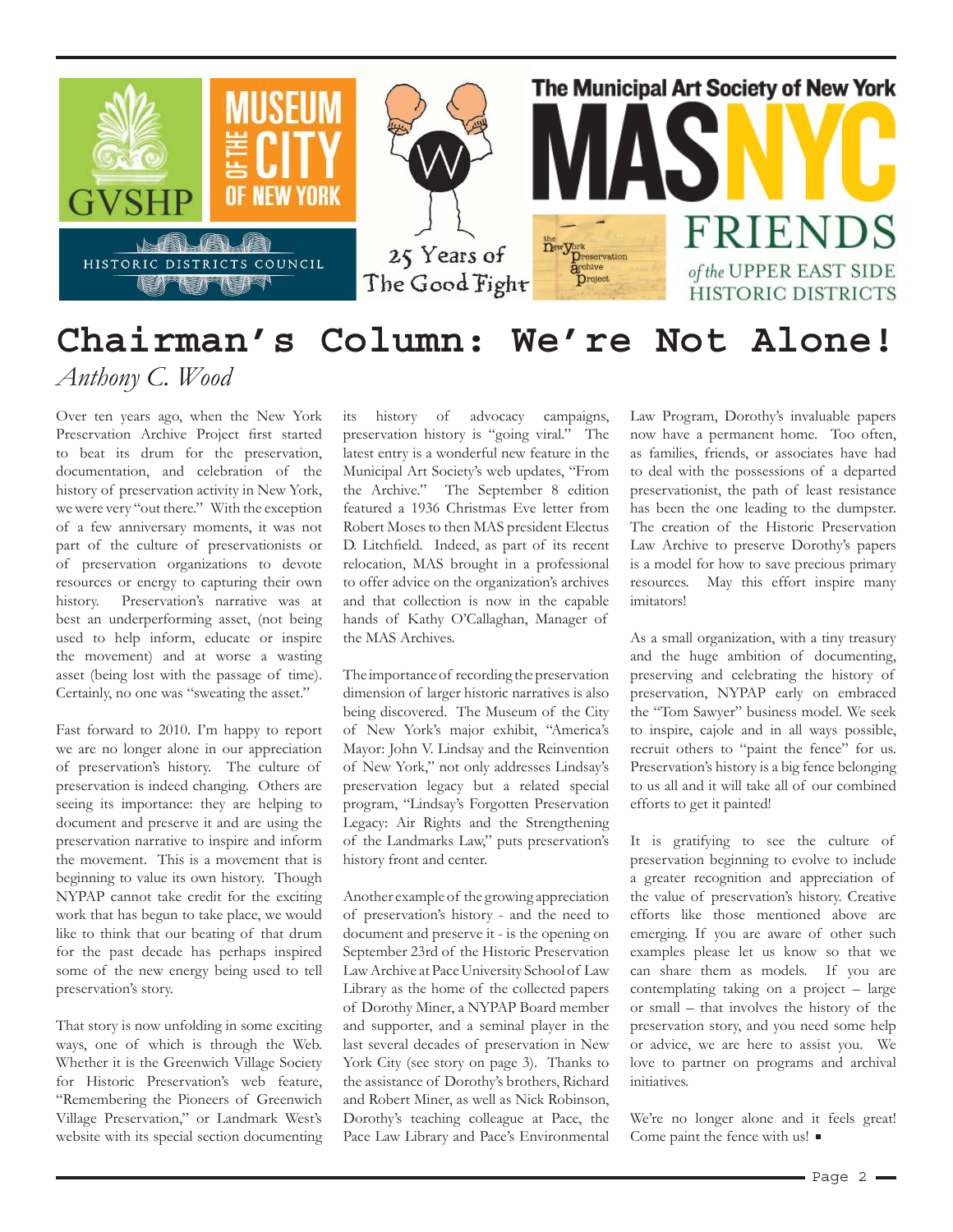## **New Archive Opens!**

*Historic Preservation Law Archive Honors the Memory of Dorothy Miner*



Pace Law School, courtesy of Pace University

NYPAP is excited to announce the official opening of the Historic Preservation Law Archive at Pace Law School. Established by Richard and Robert Miner, in honor of their sister, Dorothy Marie Miner, the archive will house Dorothy's collected papers, a gift of the Miner Family to Pace University.

As a pillar of the preservation world, legal counsel to the New York City Landmarks Preservation Commission for 20 years, and professor of preservation law at Columbia and Pace, Dorothy has left a trove of papers with unmatched insight into the inner legal workings of the New York landmarks law during its first 50 years. Perhaps what will prove most valuable to scholars of Dorothy's work is her unique approach to applying and advancing the landmarks law during her long tenure at the Landmarks Preservation Commission.

Dorothy Miner's untimely death in 2008 saddened everyone who had the pleasure of working with her and learning from her. The many students she taught inevitably recall her extensive knowledge, dedication and tremendous generosity in sharing this knowledge of the field she loved so dearly. Although Dorothy is irreplaceable, the archiving of her papers at Pace Law School

will help future generations of scholars, lawyers and preservationists achieve some sense of the preservation powerhouse that was Dorothy Miner. NYPAP has a special affinity for Dorothy, one of our earliest and longest-serving board members. She shared intensely in our mission to preserve, document and celebrate the history of preservation, realizing that this is essential for preservation's *future*. While we all miss Dorothy dearly, this archive will help to keep her passion, knowledge and generosity alive for those who will follow in her footsteps.

Thanks go to Dorothy's brothers, Richard and Robert Miner, as well as Pace Law School, and especially to Professor Nicholas A. Robinson, Dorothy's colleague at Pace, for their instrumental roles in the preservation of Dorothy's papers and the creation of this archive for the education of generations to come.



Dorothy Miner at the 2005 NYPAP Bard Benefit; from the NYPAP Collections



**In Memoriam: Robert Kornfeld, Sr.** *Historic District Pioneer Dies at 91*

Robert J. Kornfeld, Sr., instrumental in creating the Riverdale Historic District, passed away in Inwood on August 23, 2010. Co-author of the book *Landmarks of the Bronx* and chairman of the Bronx Landmarks Task Force, Bob Kornfeld was passionate about preserving the Bronx, and in particular, Riverdale, the neighborhood he called home for 56 years. "He felt that Riverdale was so beautiful and that it shouldn't be changed. It meant so much to him that he was an important part of Riverdale," Celia Kornfeld, Bob's widow, told *The Riverdale Press* shortly after his death. In 1967, after watching for a decade as his idyllic Riverdale slowly become overwhelmed by apartment buildings and institutional development, Kornfeld began a personal quest to designate a portion of Riverdale as a historic district. Singlehandedly performing much of the research at various city archives, Bob would later distinctly recall the thrill of stumbling across treasure troves of information at these collections. After more than 20 years of hard work, Kornfeld convinced the Landmarks Preservation Commission of Riverdale's merits. The Riverdale Historic District was designated in 1990 for its "picturesque, physical interrelationship" of houses and because it is the "earliest known railroad suburb within New York City and as such is a rare surviving suburban development." The fact that Riverdale remains beautifully intact is Bob Kornfeld's great legacy to the city of New York. The Archive Project was lucky enough to work with Shannon Haltiwanger from Pratt Institute's Historic Preservation Program on an oral history with Bob in 2007. This is one of the only such oral histories to document his significant role in the preservation world. A full obituary can be found in the September 1, 2010 issue of *The Riverdale Press*. To share your memories of Mr. Kornfeld, please visit the Memory Collection Project on our website.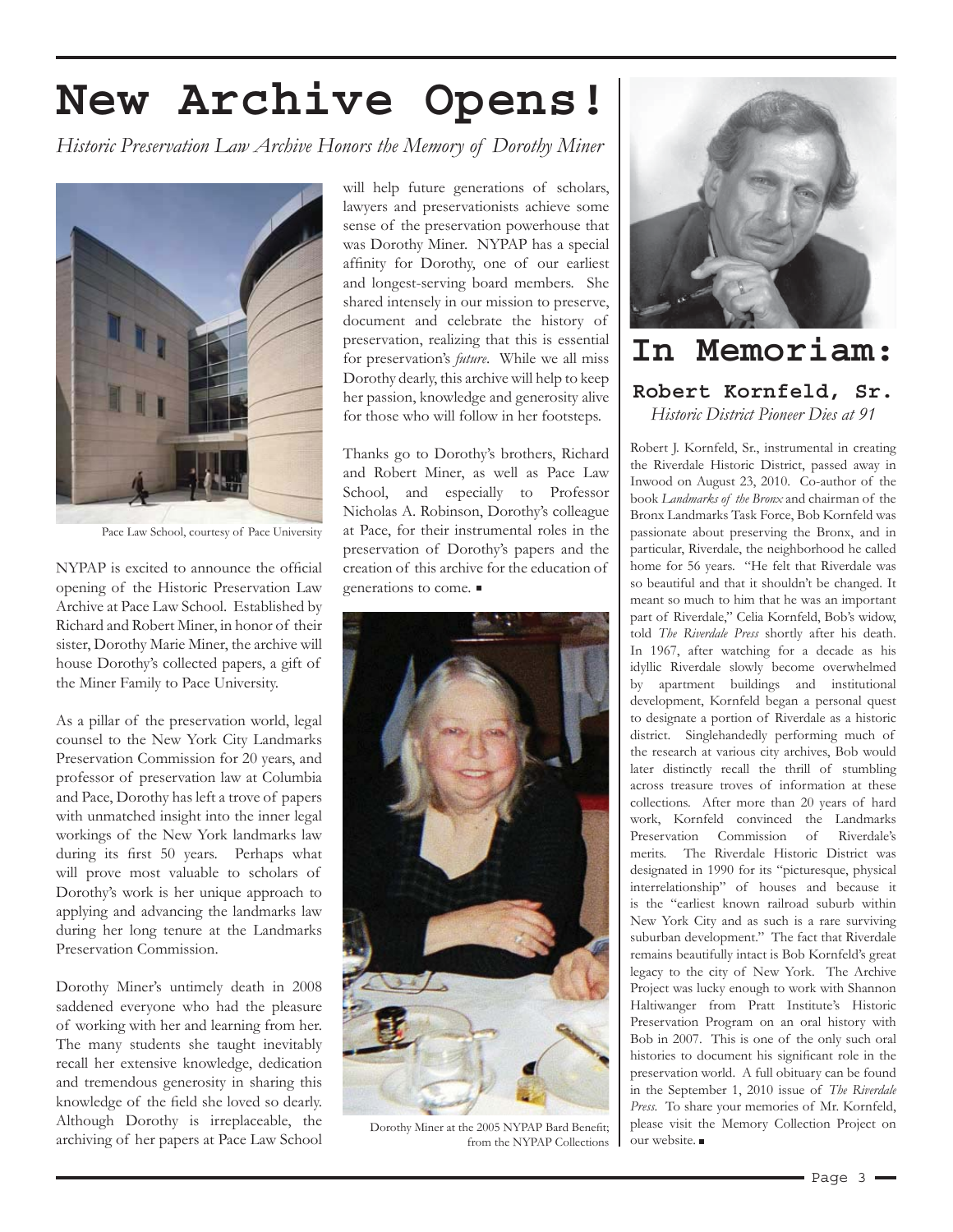## **Recent Publications**

*Read Up on the Latest in Preservation Scholarly Work* 

NYPAP is excited to announce the publication of three fascinating works on the history of preservation in New York City. PDFs of these works, and others, can be found on the NYPAP website under the "Library" tab. Enjoy!

Marjorie Pearson has recently completed *New York City Landmarks Preservation Commission (1962-1999): Paradigm for Changing Attitudes Towards Historic Preservation*, with the help of a Samuel H. Kress Mid-Career Grant Study and funding by the James Marston Fitch Charitable Foundation. This comprehensive work describes and analyzes the history of the New York City Landmarks Preservation Commission while setting it within a larger national context. Beginning with the pre-1965 Advisory Commission, Pearson chronicles the establishment of the Landmarks Preservation Commission, its years of expansion, its subsequent period of siege, and finally, its coming of age in the last decade of the twentieth-century. Pearson uses her insider's experience as director of research at the LPC from 1978 to 1999 to describe these changes with a uniquely personal touch. Among the many issues analyzed, Pearson discusses the social and cultural issues that shaped the Commission, using the various chairmen as focal points. This work is an invaluable contribution to the history of the Landmarks Preservation Commission.

Another recent publication with a focus on the Landmarks Preservation Commission is Benjamin Baccash's *Enforcement and the New York City Landmarks Law: Past, Present, and Future*. Baccash completed his groundbreaking thesis while earning a Master of Science in Historic Preservation degree at Columbia University's Graduate School of Architecture, Planning & Preservation. In his study, Baccash questions the efficacy of the LPC's enforcement of the New York City Landmarks Law. Although the law is generally regarded as one of the most powerful in the nation, Baccash argues that the law's power depends on the strongest possible enforcement at the LPC. Thoroughly detailed in the work is the

history and evolution of LPC enforcement, comparing this body's policies to other locales' preservation ordinances and, interestingly, federal environmental laws such as the Clean Air Act. Various case studies - such as the Lenox Hill Brownstones and the Windemere - are also discussed as real world examples of enforcement in action. Baccash concludes this comprehensive work with suggestions on how enforcement of the Landmarks Law may be improved for the future. NYPAP is proud to share this important resource with the preservation community.

Last but not least is Martin L. Schneider's *Battling for Brooklyn Heights*, a compelling eyewitness account of the passionate grassroots effort to protect one of the city's most architecturally beautiful neighborhoods – the area that would become New York City's first historic district. While highly specific to Brooklyn Heights, Schneider also ties the battle into the larger context of Brooklyn in the 1960s, addressing divisive issues like urban renewal, slum clearance and the need for middle-income housing. Also detailed are the rise of reform politics in Brooklyn, growing real estate pressures, the debate over providing quality public education, and the battles between those who used Brooklyn Heights as their campaign grounds. Even at present, with more than 100 historic districts in New York City, preservationists and passionate citizens inevitably face the same hurdles that challenged Schneider and his cohorts years ago in attempting to protect their favorite corners of the city. NYPAP's hope is that through Schneider's narrative, today's concerned activists may gain inspiration for their own battles, and in the end, achieve equal levels of success. We also hope that this story will provide motivation for those of you who have made - or are making - preservation history to capture your story on tape or in writing.

If you know of a recently completed publication that you think would interest NYPAP, please do not hesitate to contact our offices!



*The Municipal Building, January 19, 1968*; from the Margot Gayle Collection



*Brooklyn Heights*; from the Collections of NYPAP



*Clay Lancaster escorting members of the Community Conservation and Improvement Council on an architectural tour of Brooklyn Hieghts, New York;* photo by Carroll Cline, April 7, 1959.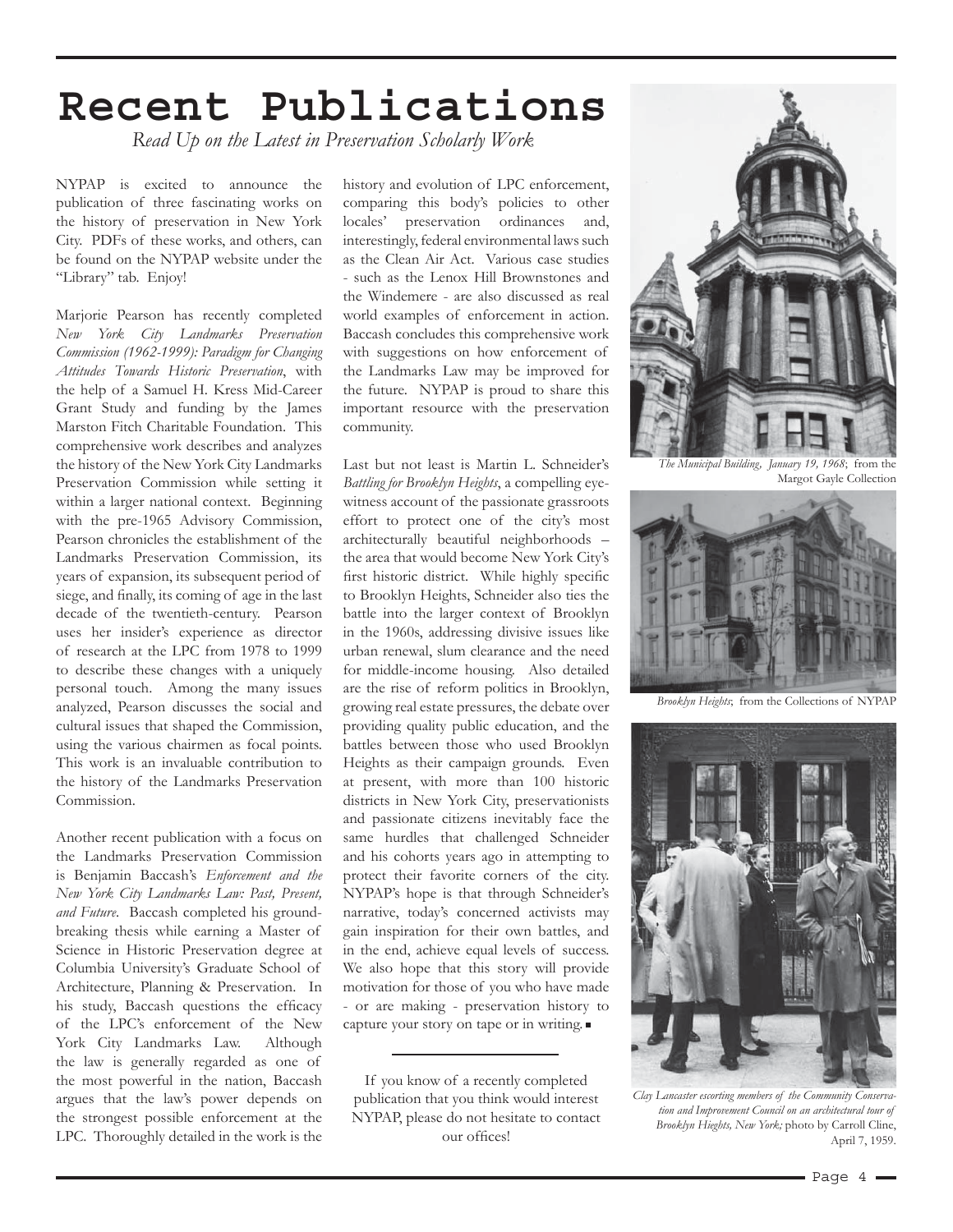

NYPAP's website continues to evolve! Please bear with us as we update and transfer all of our preservation resources to our new website. Also, Anthony C. Wood's Landmarks45 blog continues to celebrate the 45th anniversary of the New York City landmarks law with intriguing posts on the past 45 years of landmarking. Following here is an excerpt of a recent post that caused quite a stir:

*"The recent controversy over 15 Penn Plaza, the Pelli Clarke Pelli planned addition to the NYC skyline, raises many interesting questions. One that has not been raised but should be of particular interest to us, is: "Why the preservation community was so silent for so long on an issue with such a clear impact on one of NYC's most iconic buildings and on the city's skyline?" It appears that it was only after the powerful (though sadly not powerful enough) owners of the Empire State Building reached out that the preservation community logged in. Correct me if I'm wrong on that. Why wasn't this a bigger issue for preservationists? Did people decide to keep their "powder dry" knowing of the Mayor's support for the project and the unlikelihood of having any impact on it? Or, was it that as a community we have been so locked into the limits of our existing set of preservation tools that a threat of this nature wasn't even perceived as a preservation issue? At* 

*the moment it appears (and again jump in with a correction if you feel otherwise) that NYC does not have in place an effective mechanism to address the question of the preservation of iconic scenic views...Shouldn't New York have a less unwieldy mechanism than a last-minute "Hail Mary" pass at the City Council to address an issue as important as the future of the city's skyline? The New York Times in its editorial on the subject at least suggested some sort of "larger development plan for the entire area" was needed. Aren't historic scenic views and the shape of the skyline issues of aesthetics that should fall under the purview of some appropriate city agency? Do they currently have the status they need to given serious consideration?...Can the threat to the Empire State Building and the skyline lead to some new thinking about scenic views, the skyline, and a better way to manage changes to them? The owners of the Empire State Building proposed a 17 block "no go" zone around the building. Interestingly, in an early iteration, the draft of our landmarks law included a 400 foot protective zone around landmarks over which the Commission would have jurisdiction. Though understandably the efforts of the owners of the Empire State Building to preserve its iconic status may be seen as being self interested, the owners have done New York City the great favor of raising to public attention a much larger issue—the city's apparent lack of an appropriate forum in which such important issues* 

*can be meaningfully addressed. Finding a better way to debate, manage, and regulate changes to NYC's historic view sheds, scenic views, and aspects of the skyline remains on the "to do" list for the civic community. It should be high on the list of preservationists. Does some existing agency need to step up to the plate and exercise authority they already have? Is new authority needed? Have we lost the ability earlier generations of civic leaders had to dream of improving the city's ability to shape its future? That ability led to the Landmarks Law and its strengthening. Is it time to dream again? Can we still dream? Let's hope so. If New York is going to have 15 Penn Plaza thrust into its skyline (which seems to be the case unless some unknown variable comes into play), it should at least go down in the history books as the building that led New York to invent a way to conserve its iconic scenic view sheds and world-famous skyline."* 

Please visit the NYPAP website at:

**www.nypap.org**

Please visit the Landmarks45 blog at:

**www.landmarks45.org**